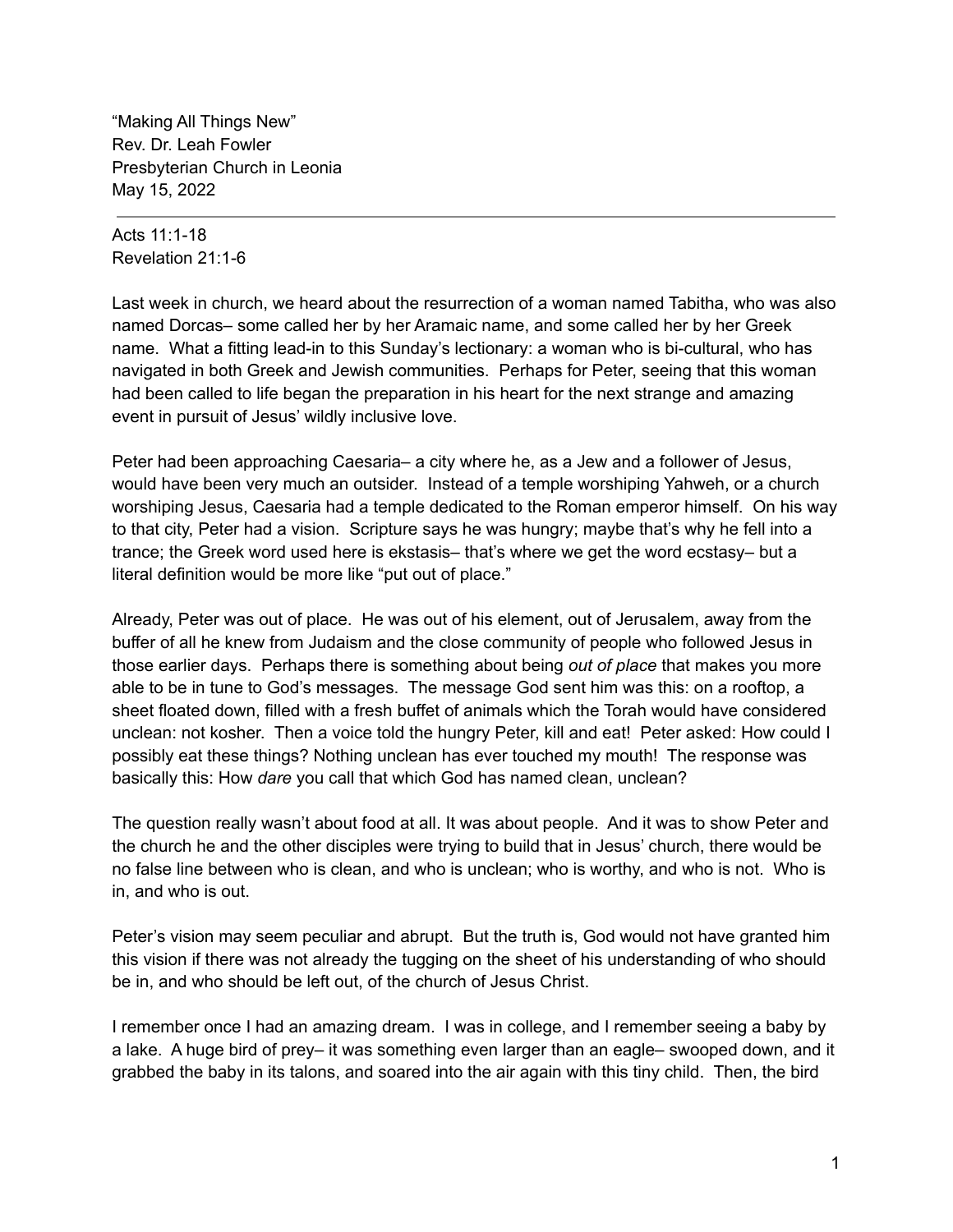swooped down again, this time straight to the lake, and it dunked the baby in the lake, and then came back to the shore, where it laid the baby down.

I was really disturbed by this dream. But I had a religion professor, Dr. Hobbie, who claimed to have the gift of dream interpretation. He was the least "woo-woo" kind of guy– dressed in a tweed jacket with elbow patches, he looked kind of like he could have fit into any college professor cliche of the past 100 years. But he had a strong belief in the power of dreams as a way that God communicates with us, and drew upon how important that communication was for the people of the bible as they tried to follow (or run from) God.

Sitting in Dr. Hobbie's office was like seeing a psychic, but a Christian one. I guess we call those prophets. What he did not know was that in college, I had started to realize that I am gay. But I had barely told anyone– my first college was in a small, conservative, southern town, and it only had one openly gay person– who wasn't me. So, the thought of coming out terrified me, for that reason as well as several others. Dr. Hobbie didn't know that. But he told me this: the dream showed that I was on the verge of huge changes. Although the bird looked large and threatening, he said it was probably a sign of the Holy Spirit. The baby, he said, represented a new birth–and the dunking into the lake was like a baptism, sealing God's blessing on the new life that was about to start in me.

Looking back, I know that I had been tugging at the edges of the possibility of a life that could be a truer, more honest life; a life more filled with love; a life living in who God was calling me to be. But I think it was that dream that helped me to see that stepping into that life was okay, and not only that– stepping into that life was deeply entwined with my spirituality and faith in Jesus Christ, who calls us to new life.

Peter had already been tugging at what new directions following Jesus would lead him and the faith community that had become Christ's church. Already Peter had encountered Tabitha, a.k.a. Dorcas, a woman of two names and two cultures, and restored her to life. In her worship blog, Maren Tirabassi writes, "It was as simple as her two names, Tabitha for Jewish friends and Dorcas for her Greek ones, In a time when Jew stayed with Jew, Greek with Greek, Christian with Christian, and deep between lay fear or prejudice, envy, condescension, hate. This one woman welcomed them all, (wearing herself out doing it), and it reminded Peter of someone he once knew." 1

This vision led Peter and others who were spreading the good news of Jesus Christ to build a church that was a truer, more honest reflection of God's inclusion. It would be a church filled with love. It would be a church taking the messages Jesus taught, and living them out in faithful calling.

What could this new life through the church tell us about the world we live in today? There are people who are so driven by the fear that they will be put out of place that they do all they can to hold on to vestiges of the past, even to the point of resorting to violence. I really hate it when I

<sup>1</sup> Maren Tirabassi, "From Tabitha to Tablecloth" in *Gifts in Open Hands* blog. May 11, 2022